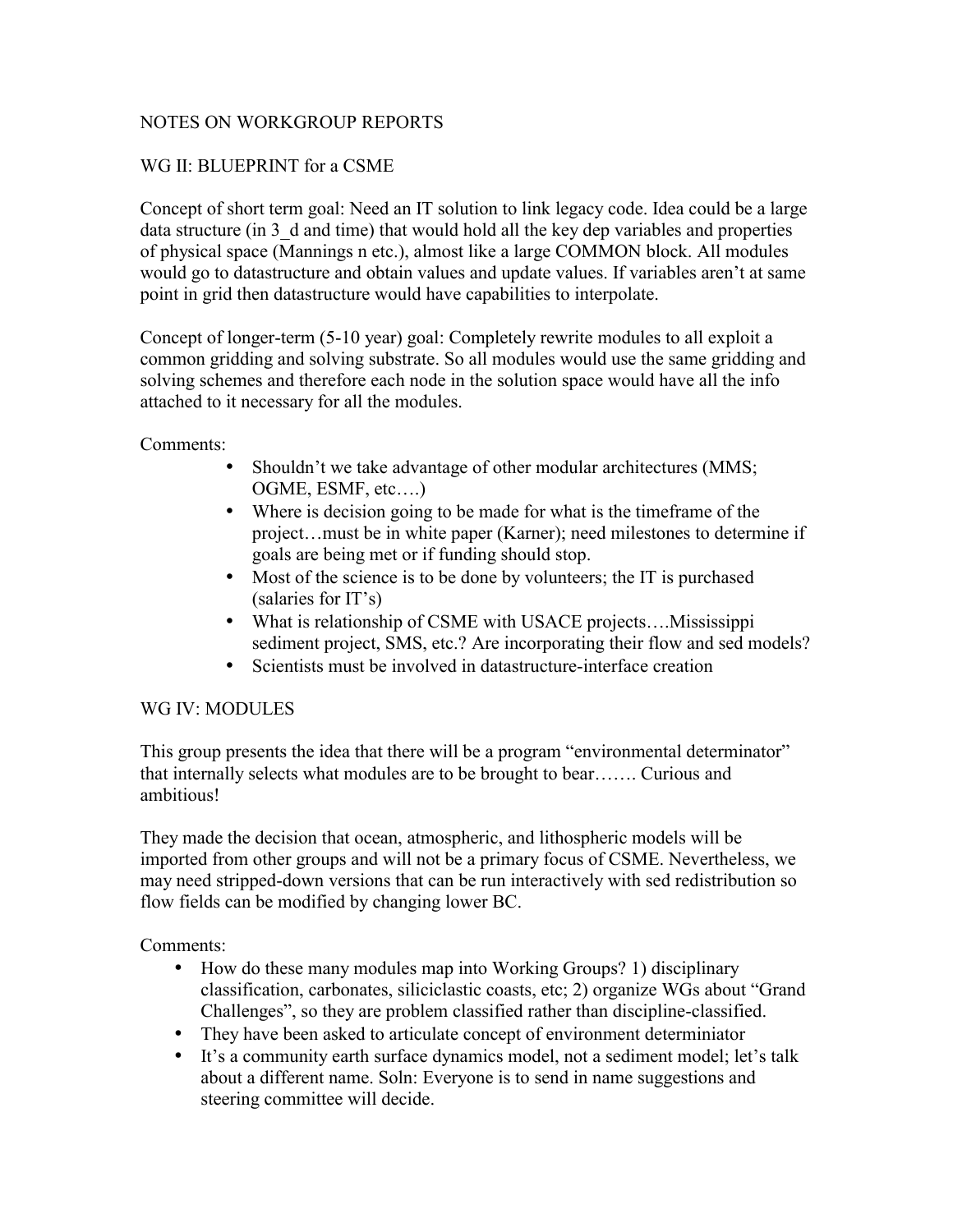# WG I: SCALING

Any one problem usually involves only 3 orders of mag of time/space. For example, if we're computing evolution of continental shelf we (as humans) restrict our thoughts to units larger than grains.

Comments:

- Should we organize modules, etc. according to scale of depositional system (landscape, reach, bedform, grain scales) or according to scale of the process (creep, etc)?
- To parameterize subgrid-scale processes in the larger models, do we embed or nest grainscale models within the larger scale model or do we use grain models to come up with parameterizations of "sed transport laws" and then embed them in larger scale models?
- Shouldn't just upscale grain models because.......don't get correct answer, but why and how can we know when it will and won't work.

# WG :VIRTUAL CSM

How will the CSME look to the outside and how will the outside look to CSME? Propose a "journal" model for accepting or rejecting code; a "call for code" adopting ODP procedures. Do we want to rewrite code into one standard language? Envision 4 levels of software: Donorware:….unreviewed, just archived. Freeware: no QC but in the toolkit. Shareware…accepted on science basis and software basis and linked into CSM gui. MS CSM: ….

They suggest that CSME be located at three institutions, each with a different part…one dealing with ed/outreach maybe, one with code development & IT, etc. What's the OS/language?

Comments:

- Get something out quickly!
- We must decide whether this is designed and controlled closely, or whether this is a chaotic web organism, like an open chat room, relatively uncontrolled. Answer is that bottom of pyramid (donorware) is uncontrolled, and top of pyramid is controlled.
- If we make testing against data and nonsense filters a formal step, then this becomes a significant time-sink and also requires standards. Who defines standards? Working Groups? A Standards Committee? Use "Request for Comments" Model or Linux protocols.
- Should we limit access to beginners (to avoid unhappiness of user) and then as they become more learned, they gain access to complete system?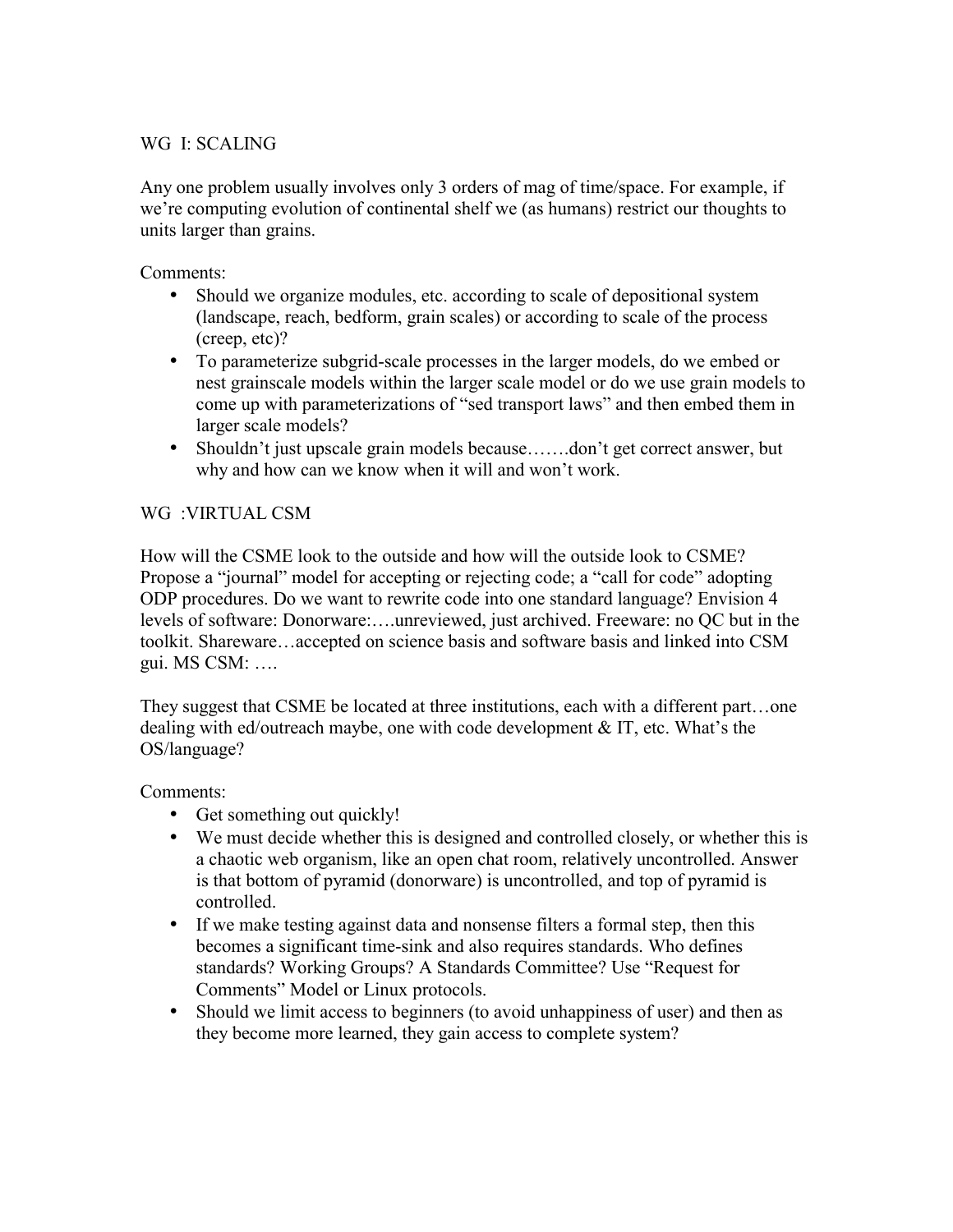Key Questions:

- 1. Institutional Structure—1 vs 3; nodes
- 2. Code Standards---language

### COMMENTS ON SECOND BATCH OF WORKING GROUPS

WG I: Interaction with Field and Lab Efforts

Comments:

- An action item for us should be to identify data gaps and encourage experiments to fill them.
- Where should be written to underscore that we need data to validate models and then models will be available to help guide data/field studies.

WG II: Ice and CSM Linkages

Comments:

- On Testing models: Ice community tested all their models in a 3 year effort and found large differences. This raises issues of whether papers should be retracted, should the test be blind, etc.
- How many of the current ice sheet models have sediment algorithms that erode, make moraines……? A number do.

WG III: Climate and Ocean Linkages

Motivation for linkages: 1) carbon delivery to deep ocean through submarine canyons; 2) what are effects of coastal processes on industrial infrastructure (platforms, ...); 3) testing of paleoceanographic interpretations.

WG IV: Hydrology Linkages

### FINAL SUMMATION

### ISSUE I: ORGANIZATION STRUCTURE

 Is this a valuable concept: 1) National Center with the programmers and core server; 2) Nodes would consist of distributed centers with 0(\$100K/year) funding to support various Working Groups; 3) a pot of money for individual Pis to compete for. Nodes would provide homes for working groups and support their functions….getting group together, supports the working group's website, provides the funding for developing the science QC for the group.